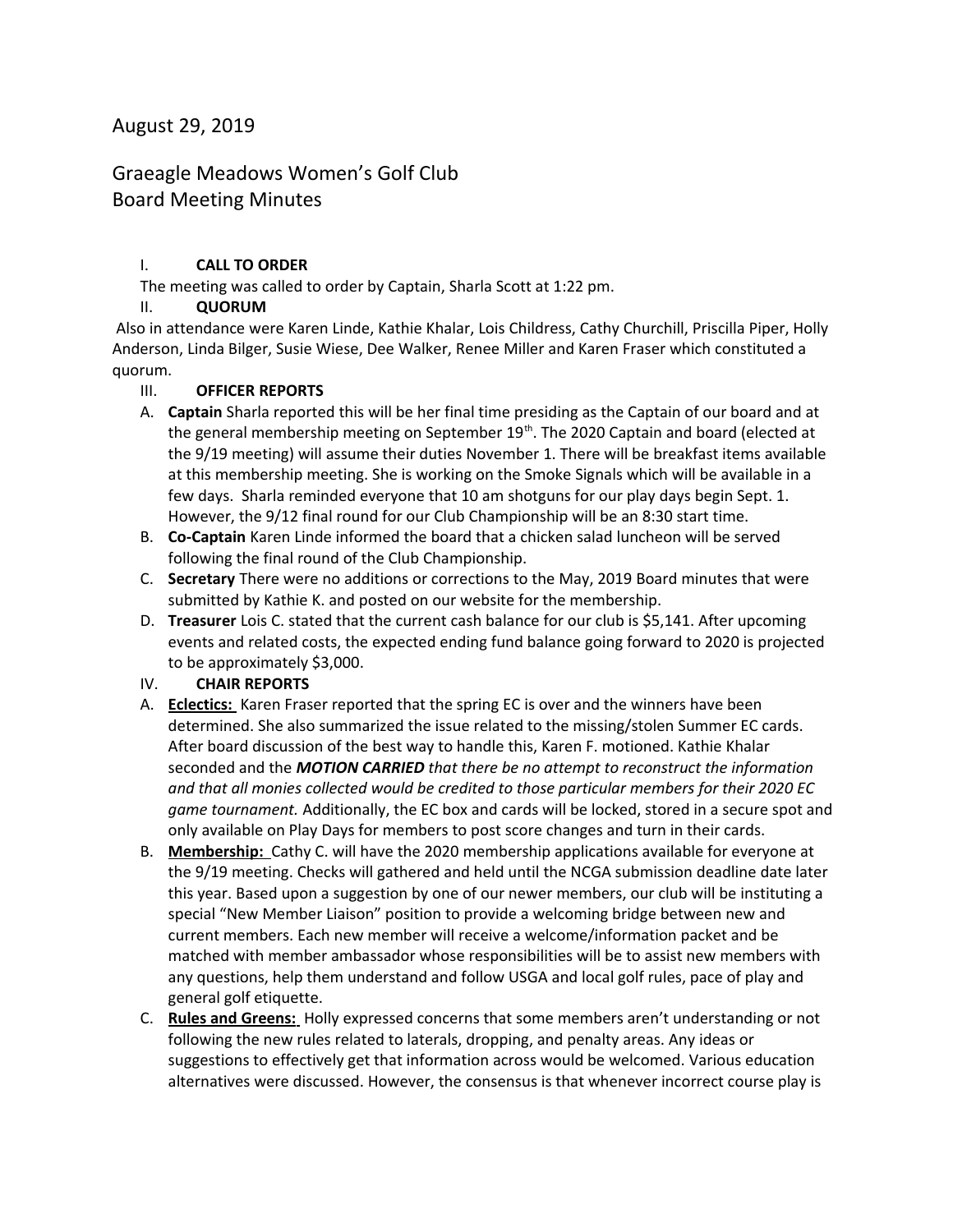observed, we must simply advise and explain the rules breach to the player and assess the appropriate penalties to them, if necessary.

- D. **PWGA:** Kathie reminded the board of the upcoming Sac Area PWGA Tournament of Club Champions at the Yolo Fliers CC in Woodland on October  $21^{st}$ . Each Sac Area club is allowed to send (4) of their champions to this event. There is money budgeted to partially reimburse those of our member champions who wish to participate. The information flier and application is posted on our GMWGC website.
- E. **Tournament:** Sharla reported for Chris L. that signups for the Club Championship should be made on line and encouraged everyone to consider playing in this major tournament which seems to have lower participation than some of our other tournaments. If this occurs again for 2019, it may be an area for budget review and revision in 2020.
- F. **Handicap:** There was a brief discussion regarding possibly lowering the maximum handicap (now 45) for our play days and tournaments. Additionally, the golf card program should be checked to assure that the program is also limiting the handicap strokes/pops to our club's maximum. Karen Linde expressed concern regarding any lowering as our club should strive to be more inclusive toward new and current members and not make any moves that may deter our higher handicap members from joining us for play days and tournaments. No decision regarding lowering was made at this meeting.
- G. **Play Days:** The current play day card preparation program will be provided on a disc by Karen L. to the new chair(s) assuming this position for 2020. She'll be available to instruct and answer questions, if desired or necessary.

#### V. **SPECIALTY CHAIR REPORTS**

- A. **Awards Luncheon:** The luncheon will be held at the Graeagle Meadows restaurant.
- B. **Birdies & Eagles:** Susie Wiese informed us that 9/26 will be the final play day to record your eagles and birdies on the board to be able to get paid at the Awards Luncheon.
- C. **Christmas Luncheon:** Dee and Renee are working on this event held at the Grizzly Grill which also includes the Plumas Pines and Whitehawk Ranch ladies club members. Donations and raffle gifts from local merchants will be sought along with any donated items by our members.
- D. **Doe Dinner :** Karen reported that due to funerals and other conflicts, the originally scheduled Doe Dinner was cancelled. A new date without conflicts couldn't be found. Therefore, Karen motioned, Susie Wiese seconded and *MOTION CARRIED* to cancel the 2019 Doe Dinner.
- E. **Hospitality:** No report, just notify Carol when any cards or assistance is needed.
- F. **Publicity:** Make sure Carol Miller gets the information on Play Day & tournament results.
- G. **Webmaster:** Sharla informed us that Maureen Ford will assume these duties from Donna for 2020 and is currently being trained on the software system.

## VI. **OLD BUSINESS**

Sharla reported that "*pace of play*" has seen some improvement with adding the times on the play day score cards. There is always room for improvement, so, keep up with the group in front and educate any newer members who may be unfamiliar with "ready golf".

## VII. **NEW BUSINESS**

The 2020 slate of officers is posted on the club bulletin board as selected by the nominating committee of Priscilla P., Karen L. and Holly A. with Captain, Renee Miller and Co-Captain, Dee Walker. Kathie K and Lois C agreed to continue as Secretary and Treasurer, respectively. Nominations from the floor will be entertained at the 9/19 membership meeting prior to any member vote on this slate put forth by the committee.